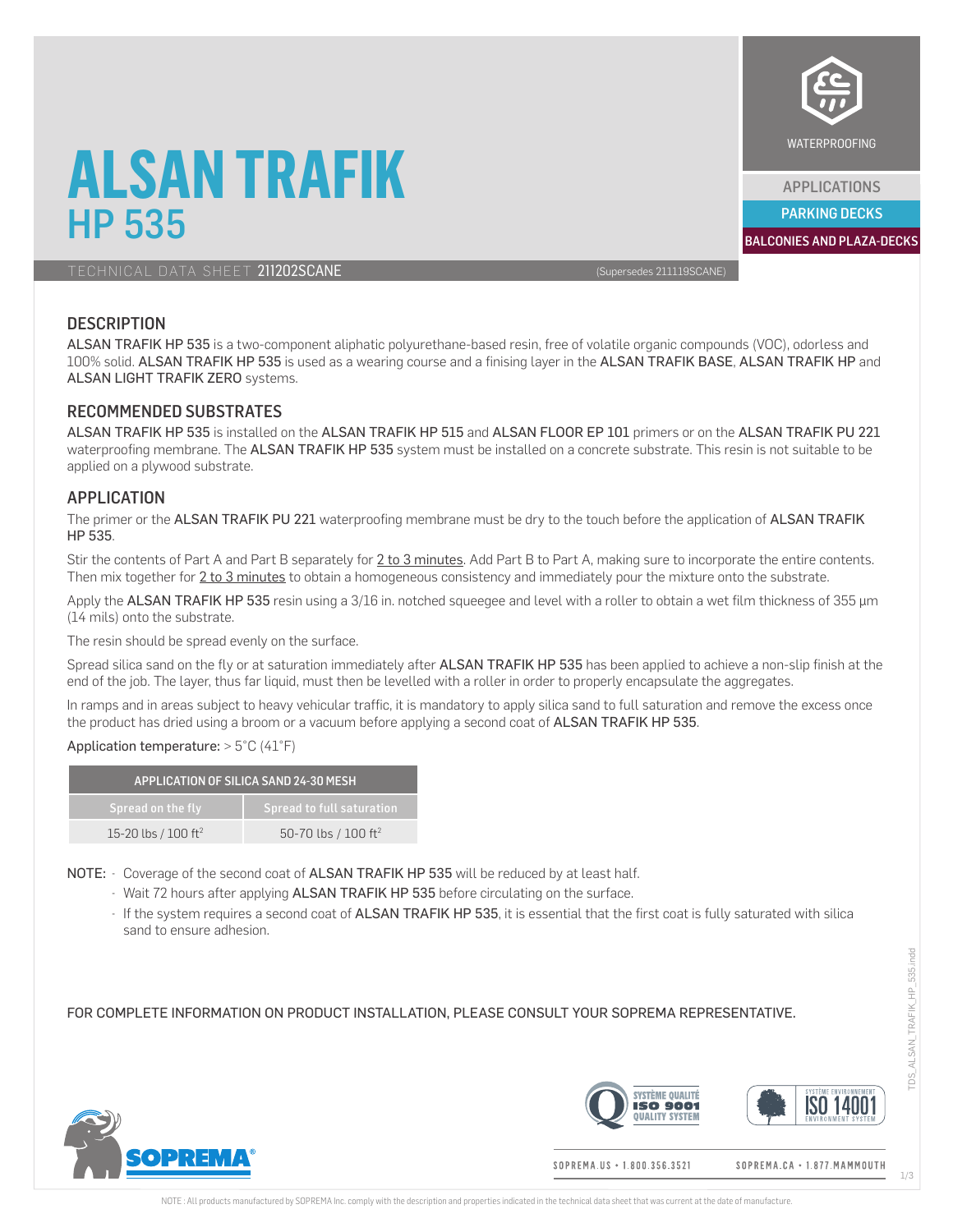# **ALSAN TRAFIK** <u>HP 535 BALCONIES AND PARKING DECKS</u>

TECHNICAL DATA SHEET 211202SCANE (Supersedes 211119SCANE)

## PACKAGING

| <b>Specifications</b>         |                      | <b>ALSAN TRAFIK HP 535</b>               |
|-------------------------------|----------------------|------------------------------------------|
| Physical state                |                      | Self-levelling liquid                    |
| Colour                        |                      | Grey (RAL 7040)<br>Dark grey (RAL 7011)  |
| Density @ 25 °C (77 °F)       | (Part A)<br>(Part B) | $1.15$ kg/L<br>$1.16$ kg/L               |
| Packaging                     | (Part A)<br>(Part B) | 7.06 L<br>5.44L                          |
|                               | Total $(A+B)$        | 12.5L                                    |
| Coverage,<br>355 µm (14 mils) | Kit $(A+B)$          | 34 m <sup>2</sup> (375 ft <sup>2</sup> ) |

(All values are nominal)

note: All coverage rates are approximate and may vary due to the application technique and surface roughness.

#### **PROPERTIES**

| <b>Properties</b>                    |                                | <b>Standards</b>                            | <b>ALSAN TRAFIK HP 535</b> |
|--------------------------------------|--------------------------------|---------------------------------------------|----------------------------|
| Brookfield viscosity @ 25 °C (77 °F) | (Part A)<br>(Part B)           |                                             | 2200 cP<br>900 cP          |
| Solids by weight                     |                                | $\overline{\phantom{a}}$                    | 100 %                      |
| Ultimate elongation                  |                                | ASTM D412                                   | >120%                      |
| Tensile strengh                      |                                | ASTM D412                                   | $>10$ MPa                  |
| Bond strength                        |                                | CAN/CSA A23.1-<br>04/A23.2-04<br>Section 6B | 1.4 MPa                    |
| Hardness (Shore A)                   |                                | ASTM D2240                                  | 95                         |
| Water absorption at saturation       |                                | ASTM D570                                   | 1.7%                       |
| Tear Strength                        |                                | ASTM D624                                   | 45 N/mm                    |
| Pot life @ 20 °C (68 °F)             |                                | $\overline{\phantom{a}}$                    | 30 min                     |
| Fully cured,                         | 20 °C (68 °F)<br>30 °C (86 °F) | $\overline{\phantom{0}}$                    | 9h<br>3h                   |

(All values are nominal)

**OPREMA** 

note: For proper curing, minimum application temperature is 5°C (41°F) and it must be maintained for the length of curing process. The above drying times are for ideal application conditions.<br>Drying times are longer at low





#### SOPREMA.US + 1.800.356.3521

SOPREMA.CA · 1.877.MAMMOUTH





APPLICATIONS

PARKING DECKS